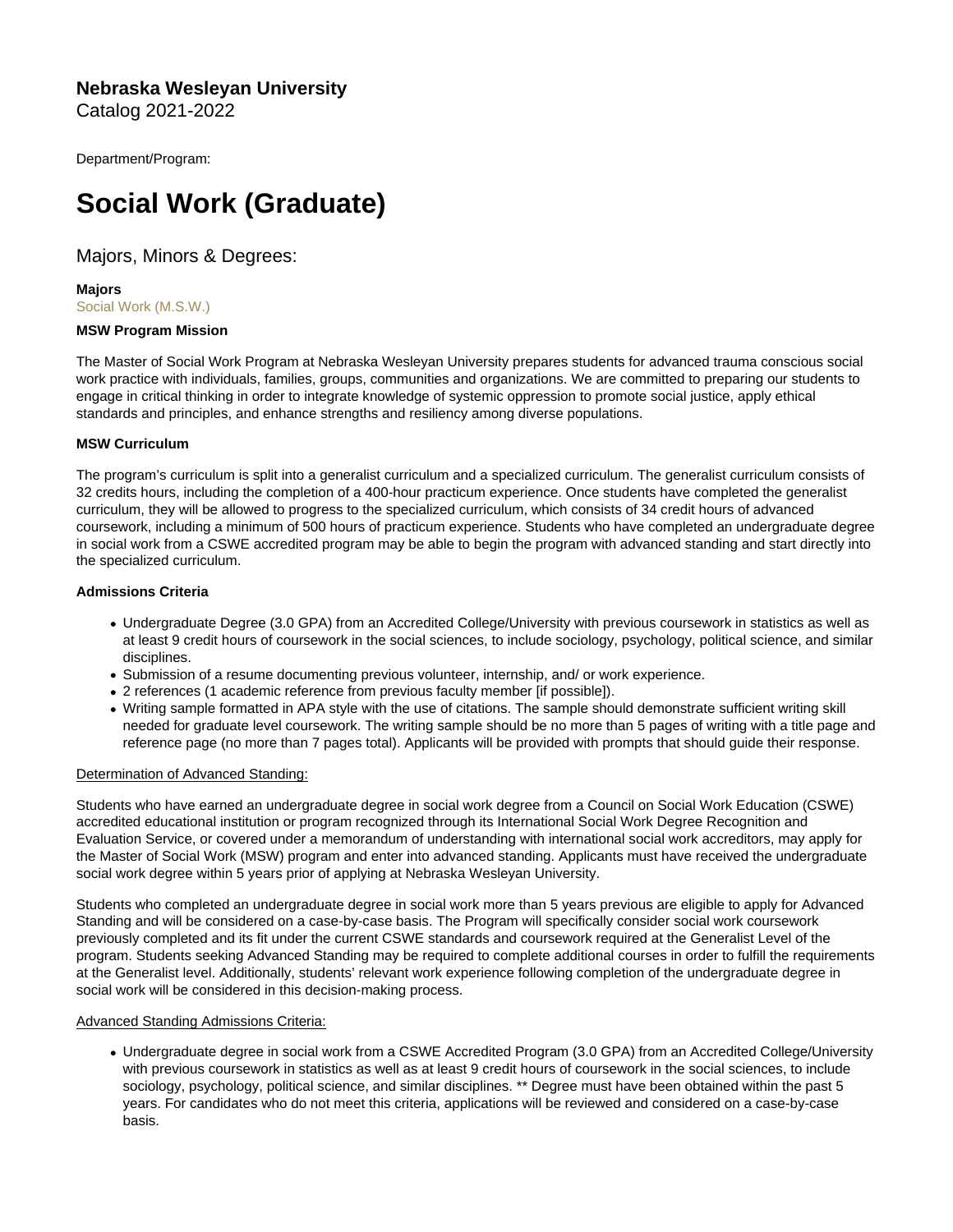NWU MSW Program may require students to complete courses prior to admittance into the program.

- For students who have completed an Undergraduate Degree in social work within the last 5 years, a practicum evaluation must be provided.
- Submission of a resume documenting previous volunteer, internship, and/ or work experience.
- 2 references (1 academic reference from previous faculty member [if possible]).
- Writing sample formatted in APA style with the use of citations. The sample should demonstrate sufficient writing skill needed for graduate level coursework. The writing sample should be no more than 5 pages of writing with a title page and reference page (no more than 7 pages total). Applicants will be provided with prompts that should guide their response.

# Courses

# [SOCWK 5000 History of Social Work](https://catalog.nebrwesleyan.edu/node/363013) (3 hours)

In this generalist course students will be introduced to the historical development, mission and current state of the field of social work. Students will identify the impact of social problems on individuals, families and/or communities. In preparation for the Generalist Field Practicum Placement, students will be introduced to the professional social work code of ethics and ethical decision-making frameworks, as well as explore the intersection of their personal and professional values. Students will explore various social work practice roles, and the interaction of these roles with other disciplines.

# [SOCWK 5010 Human Behavior in Social Environment](https://catalog.nebrwesleyan.edu/node/363014) (3 hours)

In this generalist course, students will synthesize and examine the body of knowledge concerning how the individual, group, family, and community systems interrelate with each other and the larger social context from the lifespan stages from birth through adolescence, adulthood, aging and death. Content will be drawn from the biological, psychological, sociological, ecopolitical and cultural environmental systems. Students will learn key skills in assessing strengths and needs, as well as the importance of professional ethics in the assessment process.

# [SOCWK 5100 Privilege and Oppression](https://catalog.nebrwesleyan.edu/node/363129) (3 hours)

In this generalist course, students will identify mechanisms of oppression and discrimination and forms of power and privilege embedded within the history of the United States. By understanding our country's social, economic, and political history through the lens of oppression, discrimination, power and privilege, students will increase their awareness of how these mechanisms have personally, culturally and historically impacted individuals, groups, families, organizations and communities in the United States. By means of self and collective reflection, students will evaluate and regulate their own biases and values as learners and will learn to uphold their professional obligation to engage with diverse clients and constituencies as the experts in their own lives.

# [SOCWK 5110 Social Welfare Policy, Service, and Delivery](https://catalog.nebrwesleyan.edu/node/363130) (3 hours)

In this generalist course students will study the historical development of social welfare policies, services, and institutions and address contemporary policy and service delivery issues from a national and global perspective. The social, political, and value systems that create policies are studied and assessed for the preservation of civil, political, environmental, social and cultural rights of all humans. A systems perspective is taught which focuses on the relationship between policy, services, and institutions at the local, state, and federal levels. Students will explore oppressive structural barriers and their impact on service delivery and effectiveness to address human well-being. Students will use their knowledge of social work micro, mezzo, and macro theories in analyzing the creation and implementation of policies.

Pre or Corequisite(s): [SOCWK 5000 History of Social Work.](https://catalog.nebrwesleyan.edu/cc/2021-2022/course/363013)

# [SOCWK 5200 Micro Practice](https://catalog.nebrwesleyan.edu/node/363131) (3 hours)

In this generalist practice course students will explore and apply theories of human behavior and the social environment, the strengths perspective, and person-in-environment perspective when working with diverse clients and constituencies. Role plays, as a form of experiential learning, will be used to help students practice basic attending skills, empathic responses, and apply the generalist intervention model, with a focus on analyzing and implementing evidence-informed interventions with diverse clients and constituencies. In addition to role plays, students will observe, discuss, and provide feedback to each other about the application of micro-practice skills as an integral aspect of learning throughout the course. Students will develop skills in interprofessional collaboration to achieve beneficial practice outcomes for their clients and constituencies. Finally, students will examine how a person's life experiences is often an intersection of multiple factors. Self-reflection and evaluation of the student's own life experiences will facilitate this understanding.

Prerequisite(s): [SOCWK 5000 History of Social Work](https://catalog.nebrwesleyan.edu/cc/2021-2022/course/363013), [SOCWK 5100 Privilege and Oppression,](https://catalog.nebrwesleyan.edu/cc/2021-2022/course/363129) [SOCWK 5230 Research](https://catalog.nebrwesleyan.edu/cc/2021-2022/course/363133) [Informed Practice.](https://catalog.nebrwesleyan.edu/cc/2021-2022/course/363133)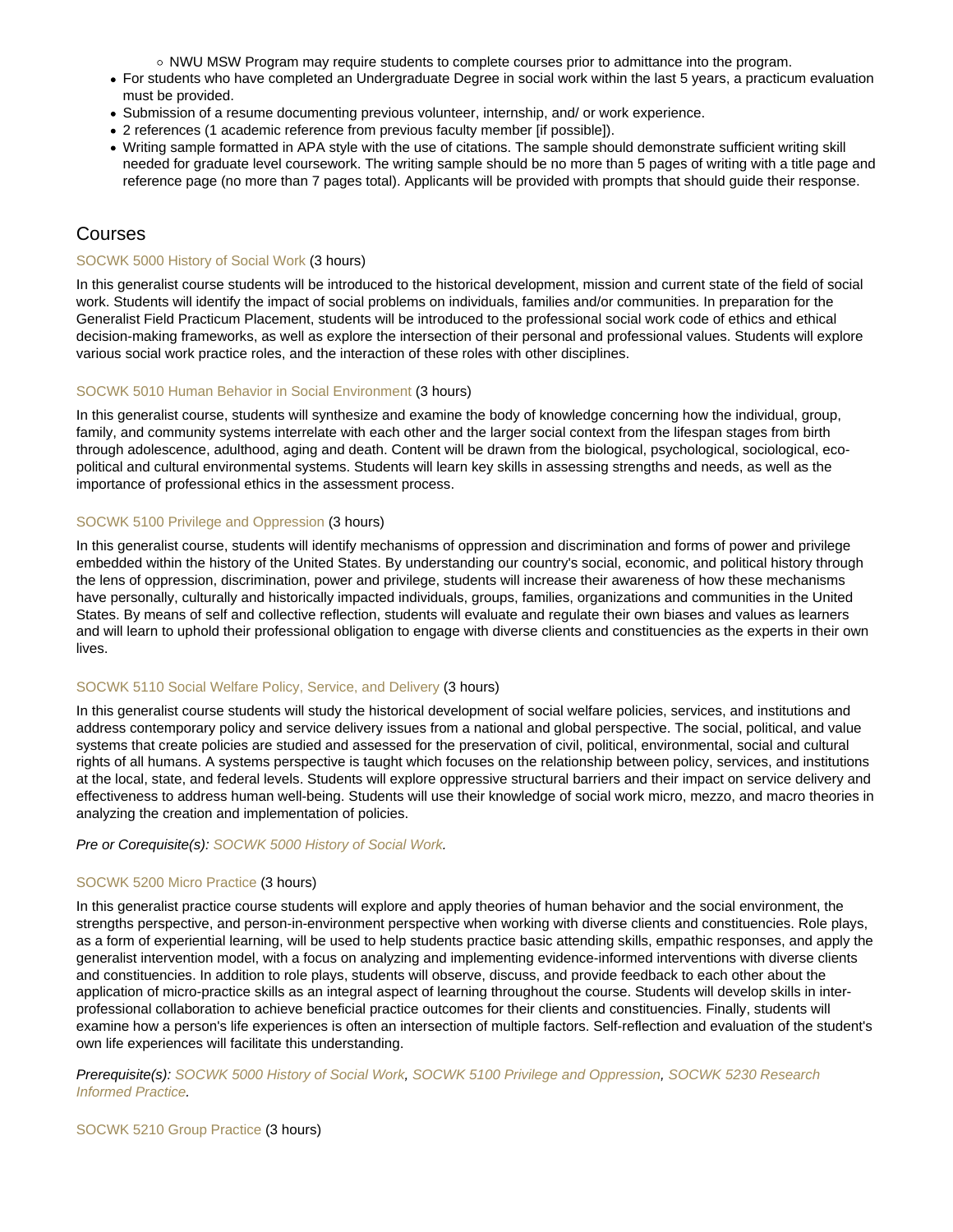In this generalist practice course, students will identify the theoretical underpinnings as well as practical applications of group work as a vehicle for social work. Students will also explore how and why groups function and develop skills and techniques of membership and leadership. Students will role-play group facilitation in order to practice engagement, assessment, planning, intervention, and termination with and on behalf of diverse individuals. Students will develop skills in empathy and self-regulation in order to understand how their personal experiences impact the experience of engagement with group members.

Prerequisite(s): [SOCWK 5000 History of Social Work](https://catalog.nebrwesleyan.edu/cc/2021-2022/course/363013), [SOCWK 5100 Privilege and Oppression,](https://catalog.nebrwesleyan.edu/cc/2021-2022/course/363129) [SOCWK 5230 Research](https://catalog.nebrwesleyan.edu/cc/2021-2022/course/363133) [Informed Practice.](https://catalog.nebrwesleyan.edu/cc/2021-2022/course/363133)

# [SOCWK 5220 Macro Practice: Community Organization, Planning, and Administration](https://catalog.nebrwesleyan.edu/node/363015) (3 hours)

In this generalist practice course students will be introduced to the administration and planning of social service organizations. Major emphasis upon community and organization assessment; program planning; and evaluation. This practice-oriented course will provide students an opportunity to collaborate in the assessment of a community and to create a project or program to address an identified need.

Prerequisite(s): [SOCWK 5000 History of Social Work](https://catalog.nebrwesleyan.edu/cc/2021-2022/course/363013)

#### [SOCWK 5230 Research Informed Practice](https://catalog.nebrwesleyan.edu/node/363133) (3 hours)

In this generalist course students will be provided an introduction and overview of research methods used in generalist social work practice. Course content includes both quantitative and qualitative methods and emphasizes critiquing research methodologies, including data collection, sampling and analysis. Students will engage in a single-subject design study where they will identify and implement an intervention and evaluate its outcomes for practice effectiveness. Students will explore ethical considerations in research as practice and the application of evidence-based practice to improve policy and social service delivery.

Prerequisite(s): [SOCWK 5000 History of Social Work](https://catalog.nebrwesleyan.edu/cc/2021-2022/course/363013), [SOCWK 5100 Privilege and Oppression.](https://catalog.nebrwesleyan.edu/cc/2021-2022/course/363129)

#### Pre or corequisite(s): [SOCWK 5010 Human Behavior in Social Environment.](https://catalog.nebrwesleyan.edu/cc/2021-2022/course/363014)

#### [SOCWK 5270 Generalist Field Practicum](https://catalog.nebrwesleyan.edu/node/363134) (1-8 hours)

This course provides students with supervised learning experiences in selected social work agencies. The experience introduces a variety of social work practice roles and enables the student to apply social work knowledge, skills, and values in a real practice situation. Students will be required to complete 400 hours of practicum concurrently over two semesters. The Field Director will place students in area agencies.

Prerequisite(s): [SOCWK 5000 History of Social Work](https://catalog.nebrwesleyan.edu/cc/2021-2022/course/363013) and permission of Field Director.

#### [SOCWK 5300 Nature of Trauma and Traumatic Experience](https://catalog.nebrwesleyan.edu/node/363135) (3 hours)

In this advanced course students will be introduced to the different types of traumatic experiences ranging from private terrors to public traumas, creating an understanding that the impact of trauma is experienced both collectively and individually, historically and racially. Additionally, the role of affect regulation as a key component to understanding our thinking and our body based responses to our biases and perceptions in the treatment of trauma. Students will gain an in-depth understanding of neuroscience and how experiences shape the developing, embodied brain.

#### [SOCWK 5310 Advanced Social Work Interventions](https://catalog.nebrwesleyan.edu/node/363136) (3 hours)

In this advanced practice course students will be introduced to cognitive behavioral theory, psychodynamic theory, and attachment theory. This will provide students with advanced practice skills to provide necessary engagement, assessment, and intervention techniques with individuals and families.

Pre or Corequisite(s): [SOCWK 5300 Nature of Trauma and Traumatic Experience](https://catalog.nebrwesleyan.edu/cc/2021-2022/course/363135).

#### [SOCWK 5320 Advanced Practice with Groups](https://catalog.nebrwesleyan.edu/node/363137) (3 hours)

This advanced practice course will build upon basic attending skills and group dynamics and theory. Students will be provided with advanced practice skills in facilitating therapeutic group interventions.

Prerequisite(s): [SOCWK 5300 Nature of Trauma and Traumatic Experience,](https://catalog.nebrwesleyan.edu/cc/2021-2022/course/363135) [SOCWK 5310 Advanced Social Work Interventions](https://catalog.nebrwesleyan.edu/cc/2021-2022/course/363136).

[SOCWK 5330 Assessment and Treatment of Trauma](https://catalog.nebrwesleyan.edu/node/363138) (3 hours)